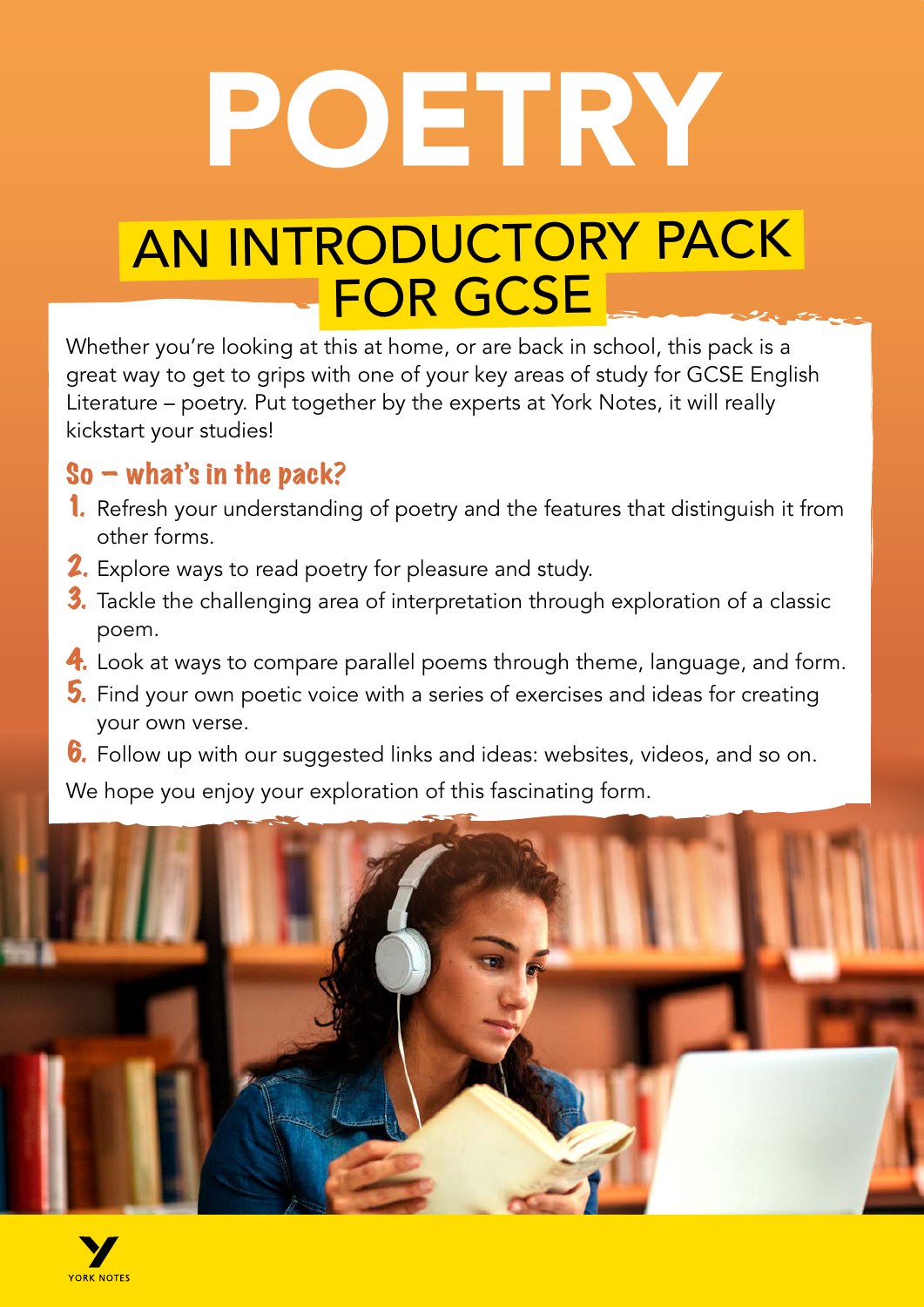You have been reading and writing poetry since you first went to school, so this may seem like an obvious question, but it can be really useful to remind yourself of what makes poetry special and different from other forms of writing.

### Prose versus poetry

Read these two versions of the same text called 'November Night' by the poet Adelaide Crapsey.

Listen. With faint dry sound, Like steps of passing ghosts, The leaves, frost-crisp'd, break from the trees And fall.

Listen. With faint dry sound, like steps of passing ghosts, the leaves, frost-crisp'd, break from the trees and fall.

You will know, instinctively, that the version on the left is the poem, whilst the one on the right looks like it could come from a story. So – what *makes* this a poem?

#### A) Form

The text on the left is written in lines. The poet has deliberately selected where each line begins and ends. In a prose story, the writer uses continuous **sentences**. It is true that the length of sentences has an effect, but their actual shape on the page doesn't usually matter.

#### B) Structure

The **order** of words and lines is central to many poems. You may know that the form of this poem is a **cinquain**: a poem of five lines with 2, 4, 6, 8 and 2 syllables. This is not accidental. It allows the poet to build up tension or create a rhythm – we hear the leaves breaking free one by one – and then there is a pause – and they fall.

#### C) Sound and rhythm

Poets pay attention to *every single word*. Often words are chosen as much because of *how* they sound as for *wha*t they mean. Here, nothing is out of place. Why did the poet choose the words 'Listen' and 'frost-crisp'd' to describe dry leaves? Say the words aloud – they have a brittle, hard quality.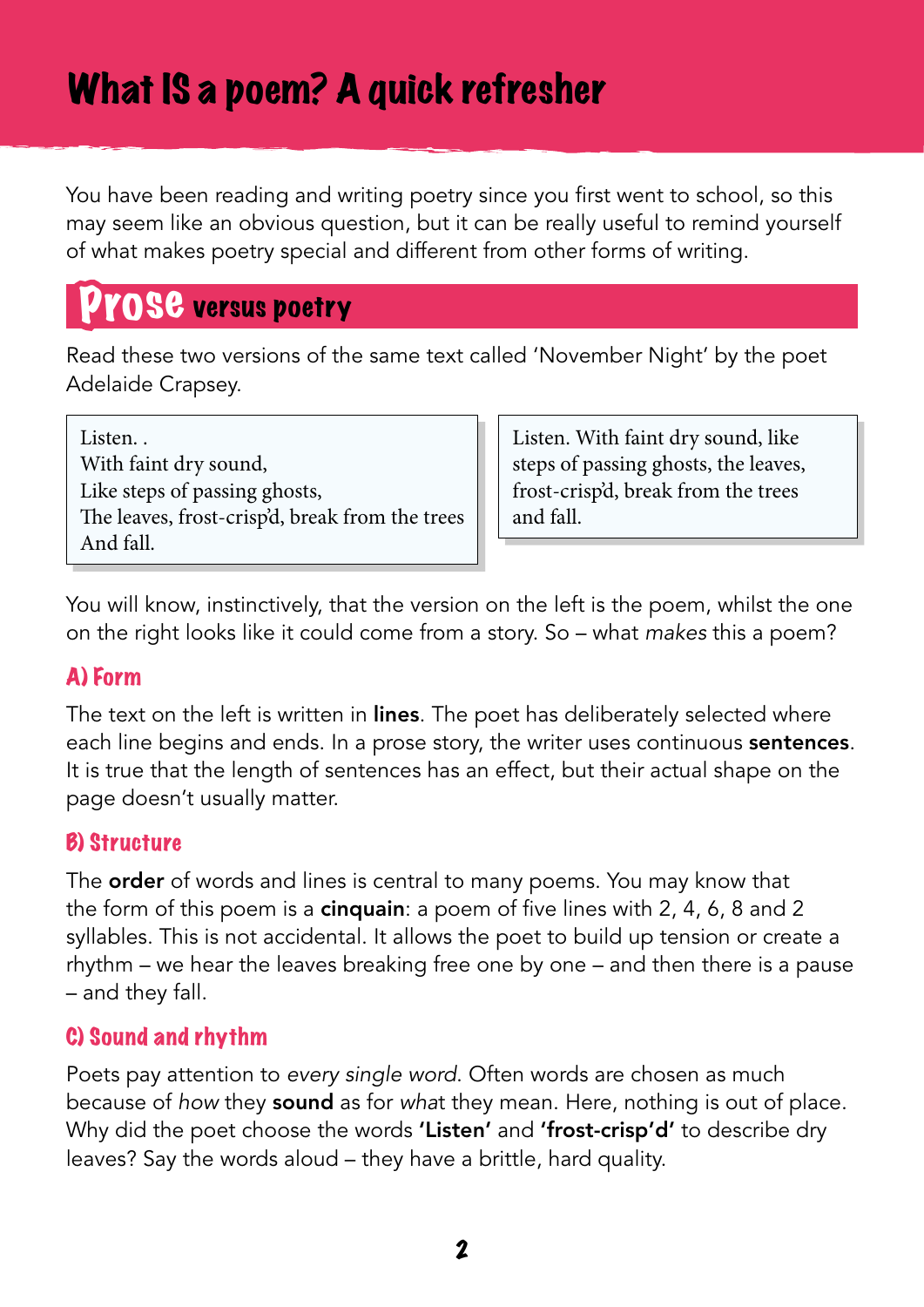#### D) Snapshots of life

Not all poems do this, but many allow the writer to create a **soundbite** or **snapshot** of a moment. This could be a memory of a few minutes, something heard or glimpsed through a window, or an observation of someone's face. 'November Night' would not make much of a story, but as a snapshot of a moment it is brilliantly evocative: *we can see and hear it* as if we are there with the poet.

#### E) Poetic techniques

Poetry, like other forms of writing, uses a whole range of techniques but the particular **combination** of sound, shape and content creates a unique experience. Here, the poet has used **onomatopoeia** (words, like 'crisp'd', that sound like the thing they describe) but there are many more techniques too.

For example, note the distinct imagery, which helps create the snapshot. In this case, there is a perfect simile, 'like steps of passing ghosts'. But why is this so good? Well, the leaves are dead but not quite dead, and like phantoms they make little noise as they move. They also *look* a bit like ghosts, these little frosty leaves.



# Activity

Here is another of Adelaide Crapsey's cinquains. Can you reconstruct it using the 'rules' of the form (5 lines of 2, 4, 6, 8, and 2 syllables)?

Niagara (in prose)

How frail. Above the bulk of crashing water hangs, autumnal, evanescent, wan, the moon.

Niagara (as a poem)

How frail.

Above…

 $\overline{a}$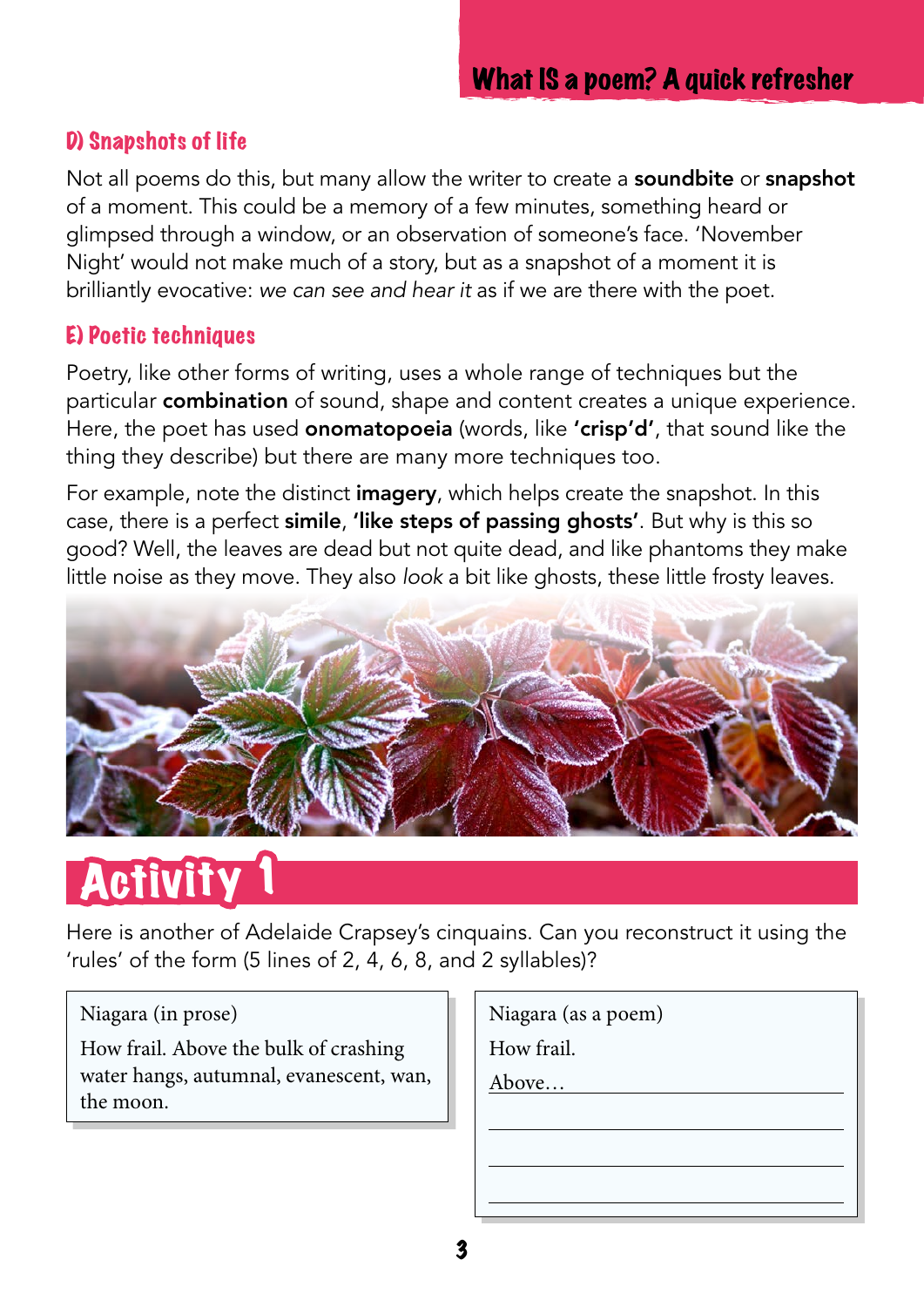# Activity 2

You will have further opportunities to write your own poetry in this pack, but here is a chance to have a go right now.

- Choose a snapshot (your own mini-event/description or one of these:  $\bullet$ someone standing under a street-light; rain crashing onto an umbrella; a dog lying in the sun; a comet flying across the sky).
- Choose your number of lines (say, between 5 and 10).
- Now decide how many syllables per line you might use (you could build up syllables like in a cinquain or have the same number on each line).
- Have a go! (Don't worry about sticking to your lines or syllables you're the boss so change what you like.)
- Can you use any **poetic techniques** such as onomatopoeia or imagery to suit your topic?
- Use this 'ideas box' to make notes.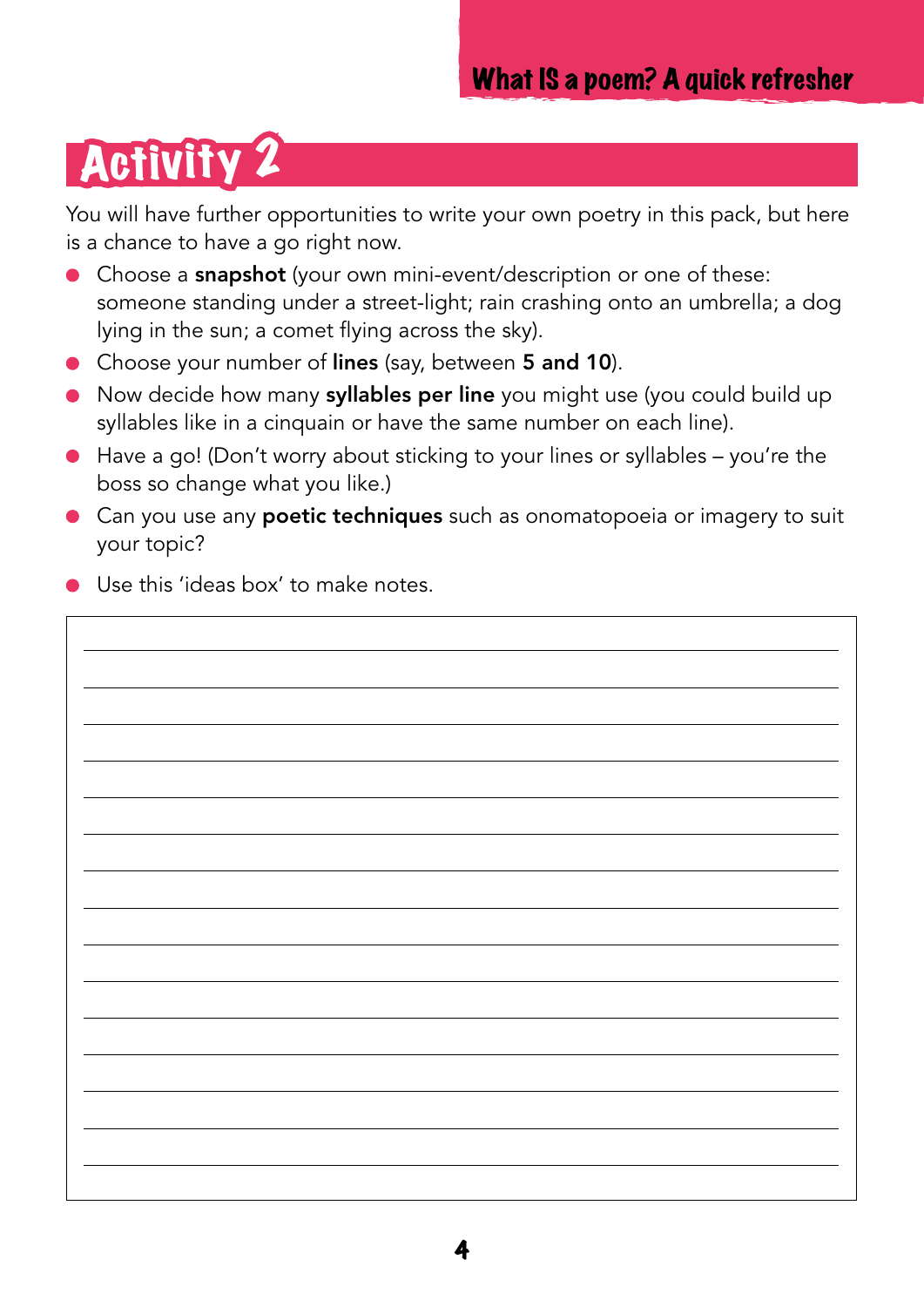### How to read a poem for pleasure - and for study

It can be difficult to remember that poets do not write for their words to be analysed, decoded and examined. So, to get the most out of reading poems, you need to:

- Respond to them personally and/or emotionally
- Accept that they don't always have one meaning or solution
- **•** Try to enjoy the sound and patterns of the language
- See poetry as something *you* can do too

### First reading: the 'easy' bit

Read the poem through once without stopping.

#### A London Thoroughfare, 2 a.m

They have watered the street, It shines in the glare of lamps, Cold, white lamps, And lies Like a slow-moving river, Barred with silver and black. Cabs go down it, One, And then another, Between them I hear the shuffling of feet. Tramps doze on the window-ledges, Night-walkers pass along the sidewalks. The city is **squalid** and sinister, With the silver-barred street in the midst. Slow-moving, A river leading nowhere. Opposite my window, The moon cuts, Clear and round, Through the plum-coloured night. She cannot light the city; It is too bright.

It has white lamps, And glitters coldly.

I stand in the window and watch the moon. She is thin and lustreless, But I love her. I know the moon, And this is an alien city.

Amy Lowell (1874–1925)

#### **Glossary**

Thoroughfare: street or road squalid: dirty, unpleasant lustreless: without shine or glow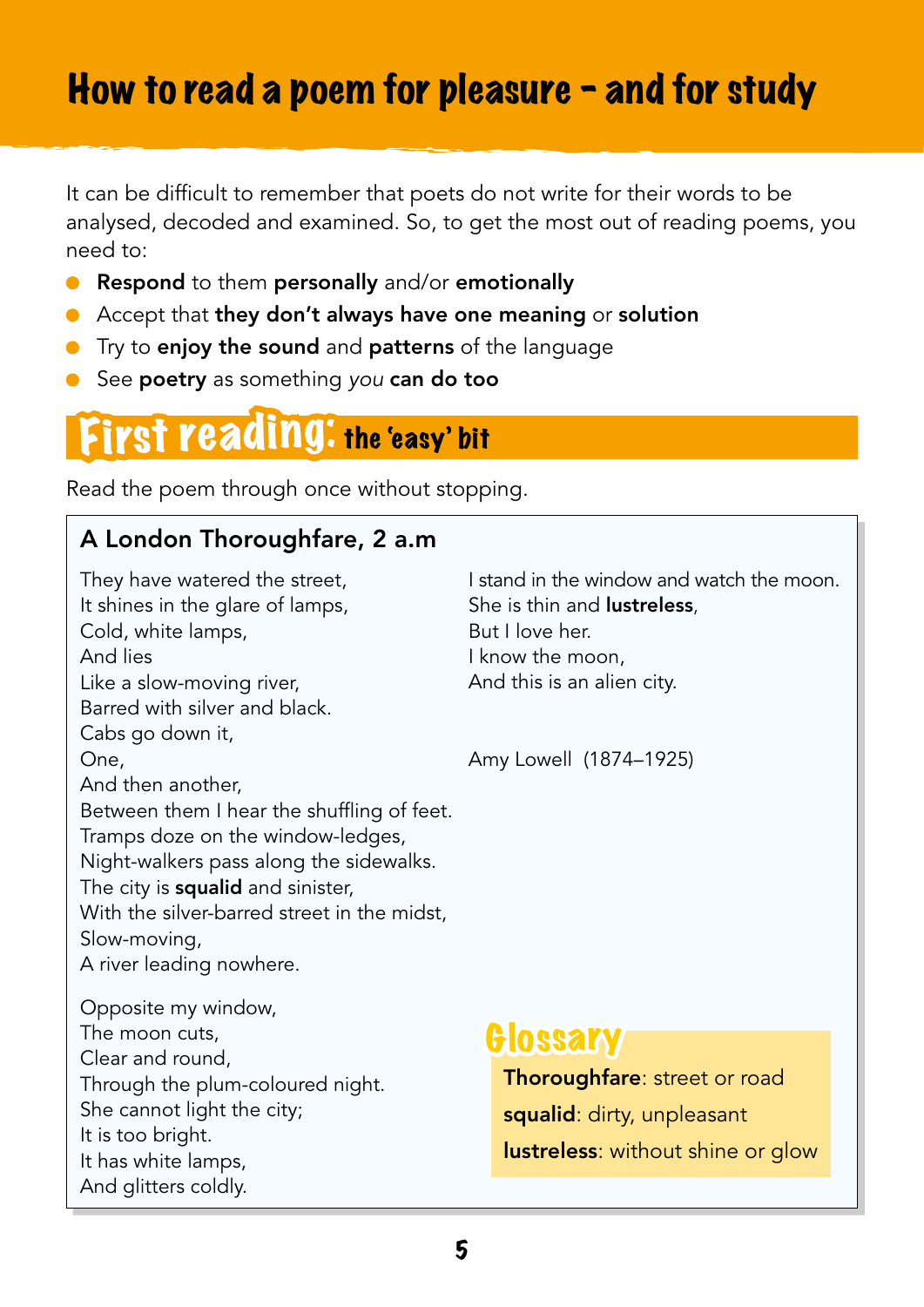# Second reading: generate ideas

Now – read the poem again. Then:

- highlight or note down *anything* that stands out (it could be a striking image, or a strange turn of phrase, words or phrases that echo each other in some way, particular poetic techniques such as rhyme). At this stage, don't edit your own ideas – anything goes!
- **•** write down or label the poem with questions or your own ideas (e.g 'why does she 'love' the moon?').

From your two readings or notes, is there anything at all you can say about the **mood** or **tone**, or what **story** seems to be being told? You could try to write down your thoughts:

*It seems to me that the poem's mood is…*

## Third reading: get your brain into gear!

Read the poem a third time. This time, try to focus on the **voice/speaker** of the poem and what he/she is telling the reader. You could call this the story of the poem. This could be something really simple like: *A woman looks out from her window onto…*

Or, better still, try to plot out the poem in stages. Complete these stages in the right-hand column.

- Verse 1 The speaker describes the wet city street and...
- Verse 2 She now looks at...
- Verse 3 She reveals her thoughts about...

# Final reading: You made it!

So, read the poem one final time. You probably have a pretty good idea what is going on now. You know the basic 'story' of the poem. Now is the time to see if you can say *anything else* about it. You can begin to edit out any of the earlier ideas which don't seem to make sense now, and focus on those that do. Does the poem have a **theme** – for example, would you say it is about memory – or love – war or loneliness – or something else? Finish off by **writing a paragraph or two** about any themes or ideas *you* think the poet was interested in or wanted to explore.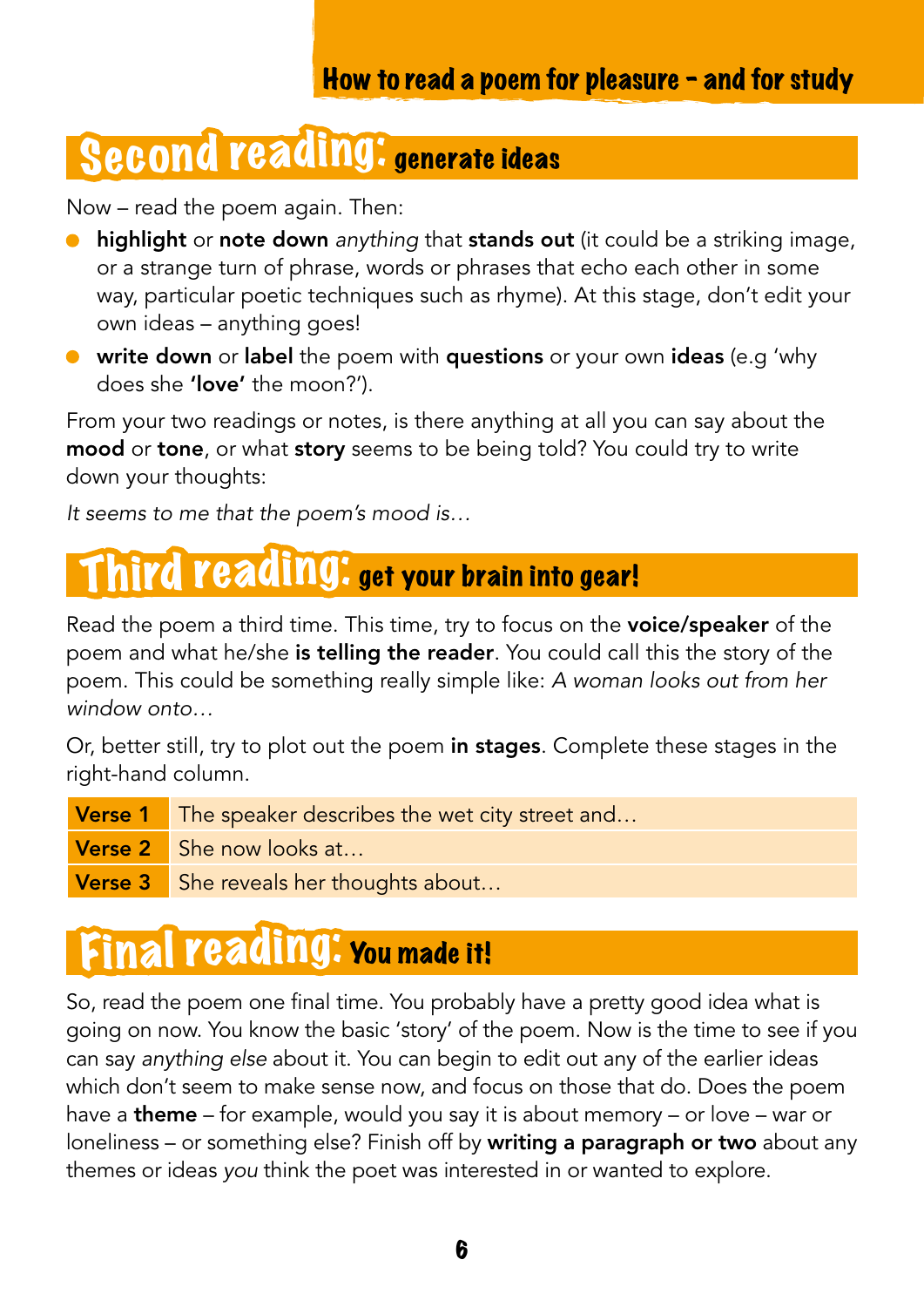### Interpreting poems: your ideas

The two poems you have read so far have allowed you a glimpse into the past – a London street at night in the early 20th century and a snapshot of leaves falling from a frost-covered tree. Poets' ability to capture a picture or a feeling shows the reader a window into their world. But sometimes these worlds can be alien or very different from our own – we can struggle to make sense of them.

The following poem by Percy Bysshe Shelley is one you may be familiar with from your schoolwork, or from your GCSE Literature studies. In this exercise, you are going to focus on how you can explore the ideas and imagery in it, and consider your own viewpoint.

First, read the poem a couple of times, and if it is new to you, follow the sequence of readings (1–3) as you did for the last poem.

#### **Ozymandias**

I met a traveller from an antique land, Who said — "Two vast and **trunkless** legs of stone Stand in the desert . . . . Near them, on the sand, Half sunk a shattered **visage** lies, whose frown, And wrinkled lip, and sneer of cold command, Tell that its sculptor well those passions read Which yet survive, stamped on these lifeless things, The hand that mocked them, and the heart that fed; And on the **pedestal**, these words appear: 'My name is **Ozymandias**, King of Kings: Look on my Works, ye Mighty, and despair!' Nothing beside remains. Round the decay Of that colossal wreck, boundless and bare The lone and level sands stretch far away."

Percy Bysshe Shelley (1792–1822)



#### **Glossary**

trunkless: missing the main part of the body from the legs upwards

#### visage: face

pedestal: base of a statue

**Ozymandias: an Egyptian** Pharaoh also known as Rameses II

ye: you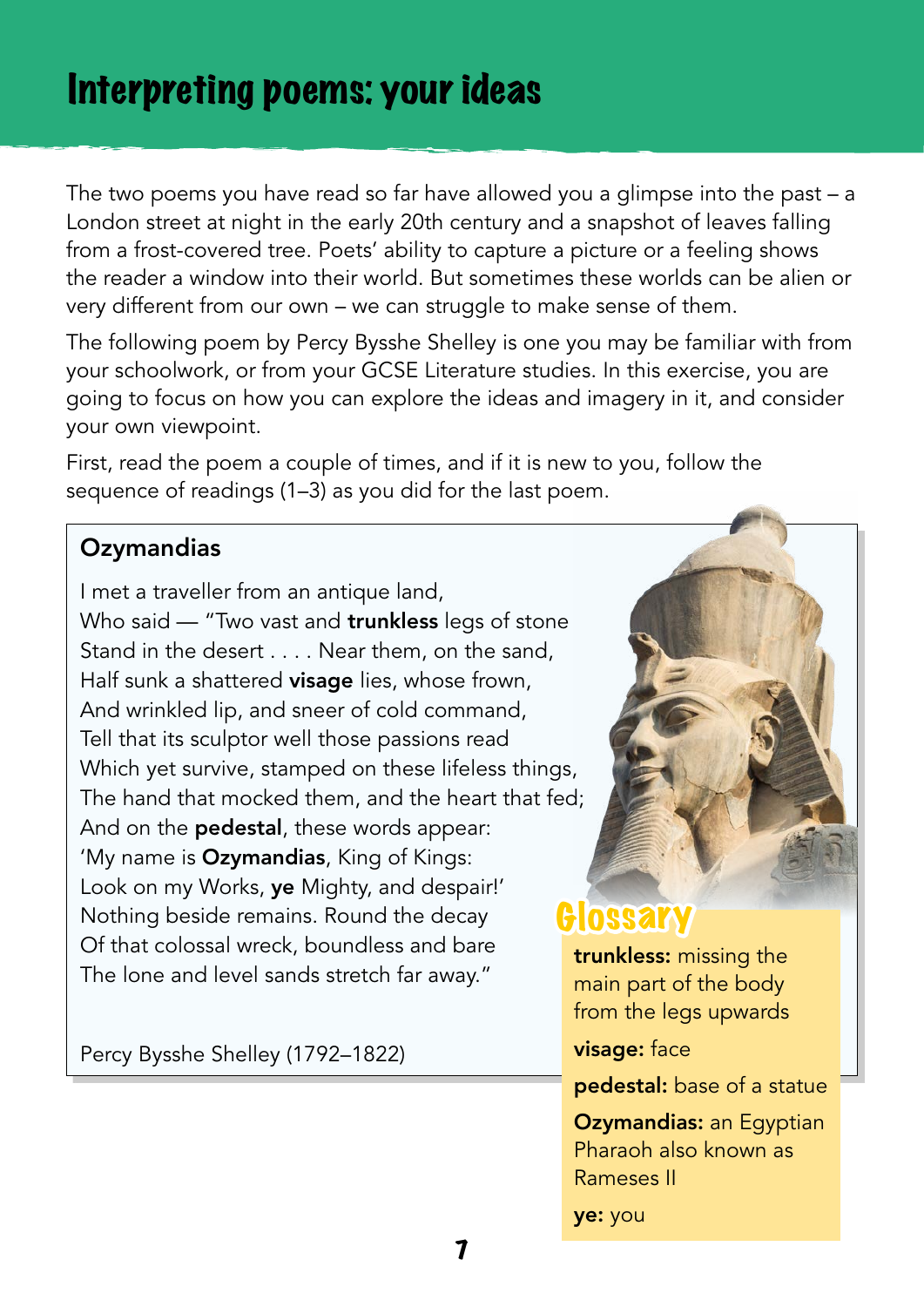#### Interpreting poems: your ideas

# **Activity**

Now, think about the **picture** the poet creates of the statue and the desert. List *anything* which you can visualise. Try to draw each of these things on a separate piece of paper.

Quotation 1: 'Two vast and trunkless legs of stone stand in the desert' Quotation 2: 'Half-sunk…

Quotation 3:

Quotation 4:

Quotation 5:

You should end up with a series of spectacular pictures, like the introductory shots of a powerful film: a traveller alone in the desert staring at the ruined statue of a great king.

But, what is the point of all this? What if anything is the poet trying to say? Why does he bother describing this cruel face of a powerful king?



Here are some possible **interpretations**. For each one rate them from 1 (I don't agree) to 5 (I totally agree).

| The poet finds exotic places fascinating                  |  |  |  |
|-----------------------------------------------------------|--|--|--|
| Life is fragile and doesn't last                          |  |  |  |
| The lust for power makes people cruel                     |  |  |  |
| Time soon forgets those who think they are special        |  |  |  |
| Nature destroys everything                                |  |  |  |
| Deserts are harsh places where nothing can survive        |  |  |  |
| Belief in your own power or greatness comes before a fall |  |  |  |
| A good sculptor can really capture a person's character   |  |  |  |

# Activit

Write your own short interpretation of the poem – what ideas *you* think the poet is trying to convey.

I think the key idea Shelley wanted to get across was…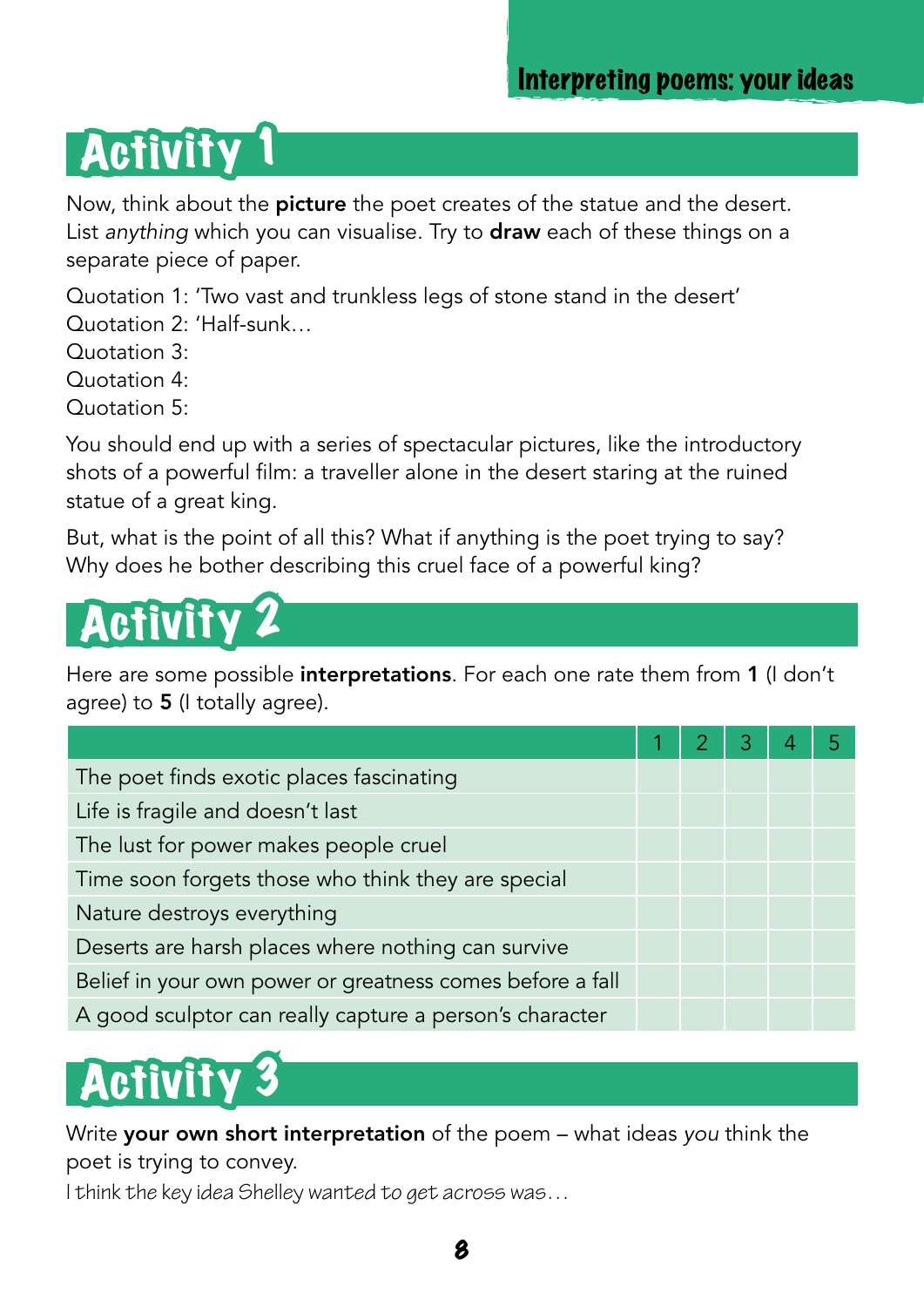### Parallel poems

As part of your GCSE course, you are likely to have to **compare** or at least consider two poems which share similar themes or ideas. But beyond this, there can be enjoyment in reading two works in this way – rather like seeing two paintings next to each other in a gallery or hearing two songs paired together.

First read the following two poems. Your brain will probably start trying to find links, but for now it is more important to read each poem independently without worrying about the other. Then, follow the process of reading, exploration and generating ideas you have learned about.

The first poem is by Claude McKay. McKay was born in Jamaica but lived in the United States. The second is a contemporary poem about a problem we see every day around the UK.

#### The White House

Your door is shut against my tightened face, And I am sharp as steel with discontent; But I possess the courage and the grace To bear my anger proudly and unbent. The pavement slabs burn loose beneath my feet, And passion rends my vitals as I pass, A chafing savage, down the decent street; Where boldly shines your shuttered door of glass. Oh, I must search for wisdom every hour, Deep in my wrathful bosom sore and raw, And find in it the superhuman power To hold me to the letter of your law! Oh, I must keep my heart inviolate Against the potent poison of your hate.

Claude McKay (1889–1948)

#### **Glossary**

vitals: the body's internal organs chafing: made sore by rubbing inviolate: protected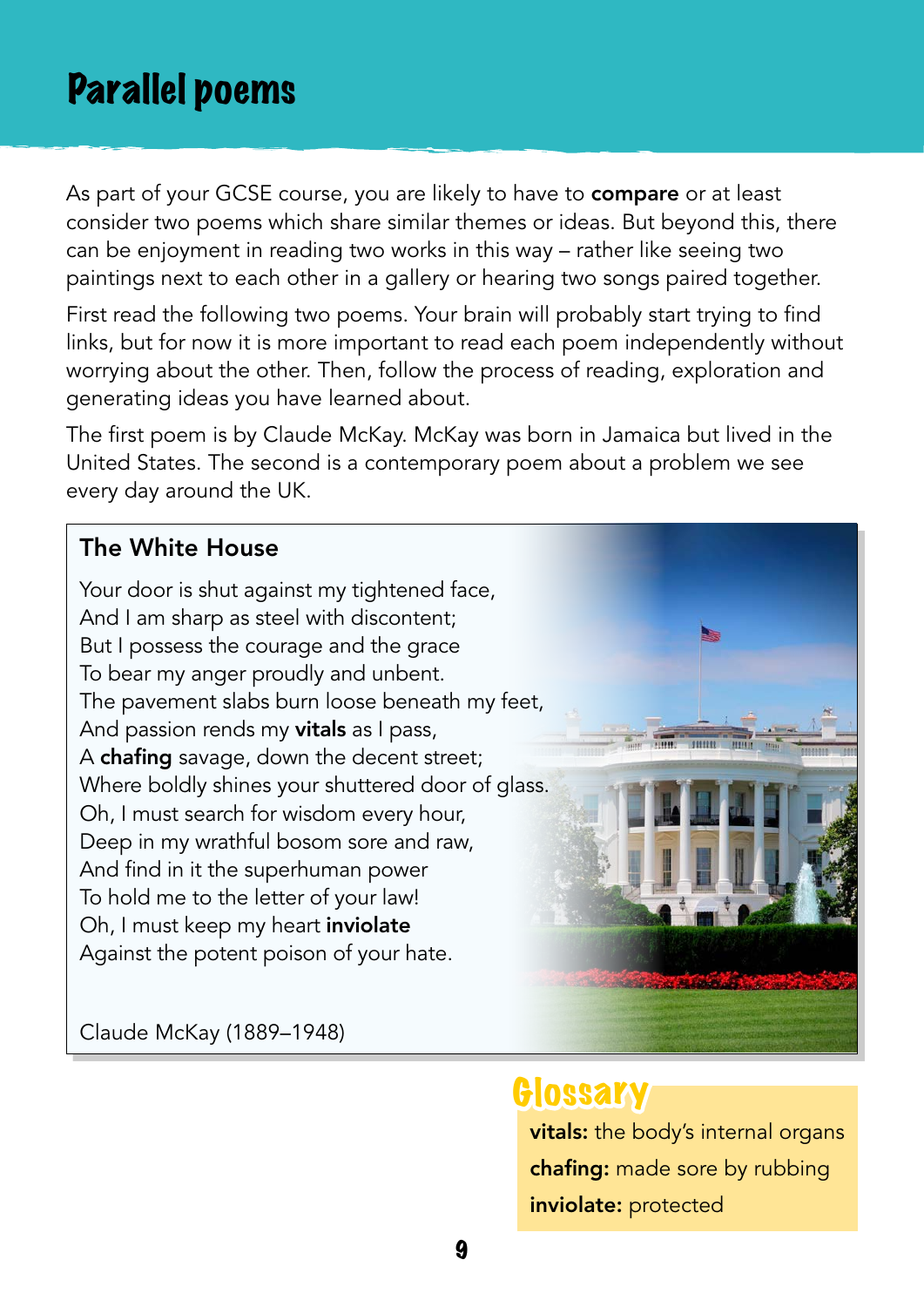#### Parallel poems

#### Invisibility Cloak

Once she dreamed Of having an invisibility cloak, Of magic stories and wizards and wands.

Once she dreamed Of casting a spell Of turning all the bad things to good.

Now, she dreams Of one who will stop By the shop where she sleeps

Who, in the cold and the rain, Will see *her* under the cloak - A person with a name.

**Activity** 

Using a grid like the one below, jot down any **initial responses** you have to each poem. You don't have to use the headings but they might be useful.

That she is still a girl

Mike Gould

And happy-ever-afters.

Who is capable of laughter

|                                                                       | <b>The White House</b> | <b>Invisibility Cloak</b> |
|-----------------------------------------------------------------------|------------------------|---------------------------|
| Who is the speaker?                                                   |                        |                           |
| What 'person' is the poem told in?                                    |                        |                           |
| What is the form and structure of<br>the poem (verses?)?              |                        |                           |
| What basic 'story' does the poem<br>tell?                             |                        |                           |
| What, if any, features of sound or<br>patterns of language stand out? |                        |                           |
| What images or details stand out?                                     |                        |                           |



Write a short response to the poems. You can compare and contrast them or just write about them separately. Try to comment on what you think the key themes are in each – and/or what feelings are expressed by the speakers.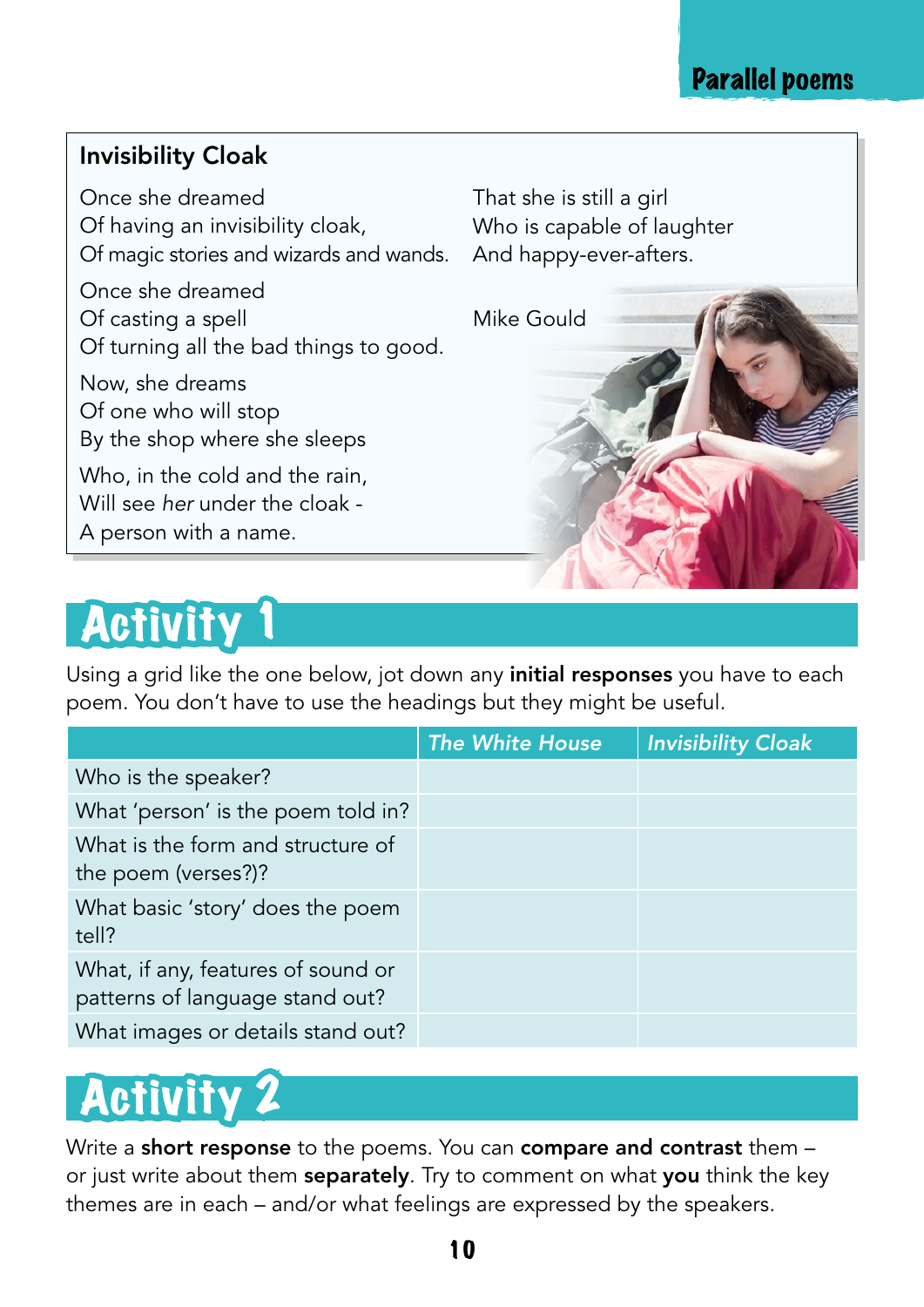Writing your own poetry is a brilliant way of improving your response to other people's poems. By *doing it yourself* you begin to understand the process and the craft.

This final activity is a chance for you to write about *anything* you want. It could be about isolation during lockdown, or happy memories from before it started. Or it could provide a snapshot into your life – the view from your bedroom window, or an observation of a family member and something special or humorous about them. It can be serious or funny – or both at the same time!

You could use this sequence to help you.

#### Stage 1: Generate ideas

Jot down any ideas that come to mind. You could start with an idea ('My dad's cooking' or 'The old woman in the flat opposite') or an image ('The tree at the end of our garden' or 'My rusty bike') or a theme ('Lockdown Blues' or 'Dreaming of freedom').

#### Stage 2: Word smother!

Write down images, words, phrases, lines – anything that you might be able to use in your first draft. Smother your page with words. You could even sketch things out or find pictures from magazines. Anything to stimulate the brain and your language use.

#### Stage 3: Order, order!

Arrange your words or lines. Begin to think about whether you need to split ideas into verses, or whether you could begin each line with a memorable phrase *(I miss…/He remembers…/In the window opposite I see…*/*Once she dreamed…*).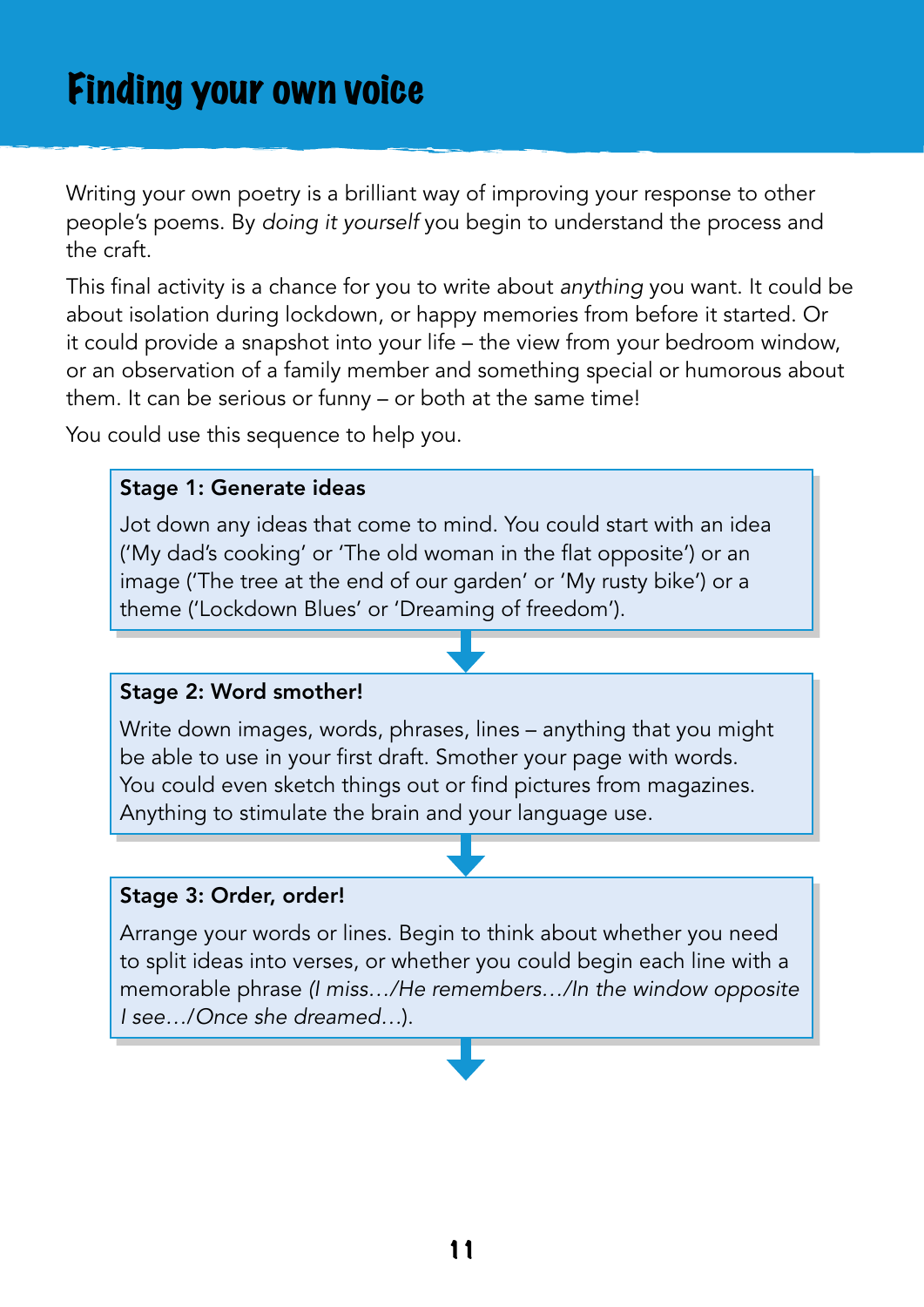#### Finding your own voice



#### Stage 4: Write your first draft

Get something down on paper. Anything. It is important to commit to writing – to trying out your ideas. It doesn't have to be the finished piece. Have you got a title? If not, add one now.

#### Stage 5: Check and redraft

Now be ruthless. Make sure you have chosen the best words and the best form or shape. If a word is weak or doesn't add anything, take it out. Sometimes the best poems are ones where you cut things out and reduce the text to the essential bits. Other times, you might need to add more – a new image or rhyme, a sound pattern or a new verse.

#### Stage 6: Publish!

If you can share your poem – then do it. It might be the case that your teacher will read your work, or you could send it to a friend or share it with a family member. Or, it could just be for you. Copy out or type up your very best version and pin it on your wall. Be proud of it.

Well done for finishing this poetry mini-course! Hopefully, this has inspired you to read and write more poetry, but also that your GCSE poetry study is something to enjoy or look forward to.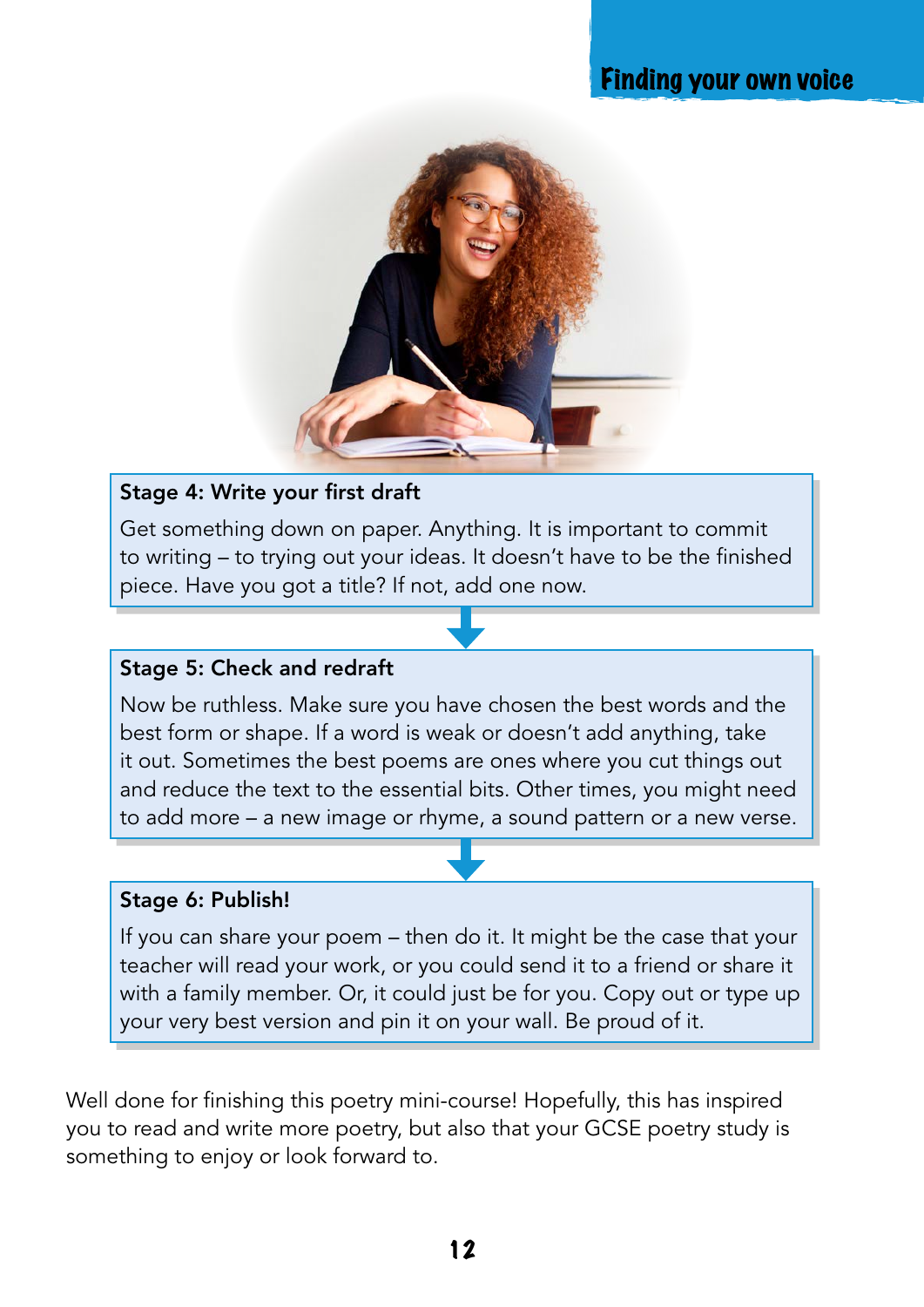There are numerous poetry websites and places where you can access both classical poetry and poetry written by contemporary writers.

1. For more on Percy Bysshe Shelley, who wrote 'Ozymandias', check out the British Library which has an introduction to the poem with a very detailed explanation of the background to the poem and its context.

Go to: [www.bl.uk](http://www.bl.uk/), search for 'Introduction to Ozymandias' and click 'View online'.

A shorter article with similar information can be found on the *[Guardian](https://www.theguardian.com/uk)* website. Just search online for 'Guardian Romantic poets Ozymandias'.

- 2. For exploring poetry in general [Poetry Foundation](https://www.poetryfoundation.org/), [Poetry Archive](https://poetryarchive.org/) and [Children's Poetry Archive](https://childrens.poetryarchive.org/) have some great poetry and in some cases videos and readings by the poets in question.
- 3. If you want to experiment with writing your own poetry, [Poem Generator](https://www.poem-generator.org.uk/) is a great resource, as are the following sites:

Go to: [www.futurelearn.com](http://www.futurelearn.com) and search for 'How to Make a Poem'. And

Go to: [www.bbc.co.uk/teach](http://www.bbc.co.uk/teach), search for 'topical collections', click 'Educational Calendar' and find 'World Poetry Day – Teaching Resources'.